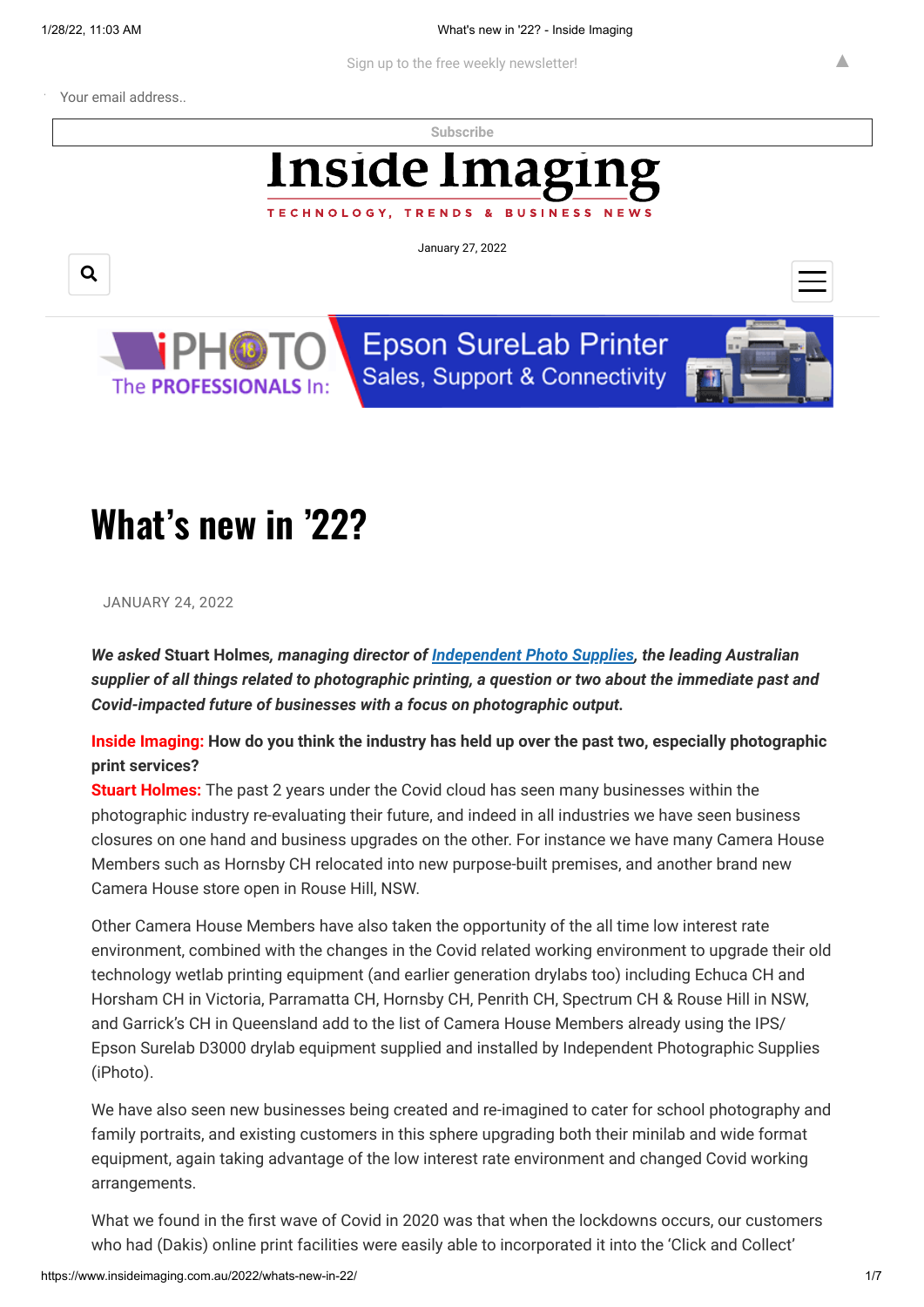services offered. And those that weren't already online were quick to implement.

Other large shoot and print businesses were quick to flexibly reschedule the photography arm of their business scheduling new photo shoots when and as lockdowns eased, while conversely being able to fulfill in-house printing output when



**The new Rouse Hill Camera House opened during the 2020-21 lockdowns.**

Covid lockdowns were enforced.

While the seasonality of their photo paper/ink/chemistry consumables purchases shifted from the pre-2019 levels, their overall business still thrived with flexible management of shoot and print timetables.

When the second wave of Covid hit (or, persisted) into 2021 our customers who were already fulfilling online printing simply just carried on, as if 2020 was a dress rehearsal. The shoot and print businesses that Independent Photo works with are now well-versed in escheduling their photography and print schedule seasonality. On the other hand, we actually saw businesses that failed to take up an online print presence close down.

In the retail photo specialty business area the Covid lockdowns have clearly adversely impacted picture taking opportunities such as social interaction and vacations. Some printing, such as travel photography has decreased but when lockdown restrictions decreased simple family picnics, and other happy moments found their way on t0 social media platforms like Instagram and Facebook, and (in lockdown times) online photo books were curated and created. And more people had more time to review and curate their often huge backlog of pre-Covid photography – and print them!

### **What do you think 2022 holds for us?**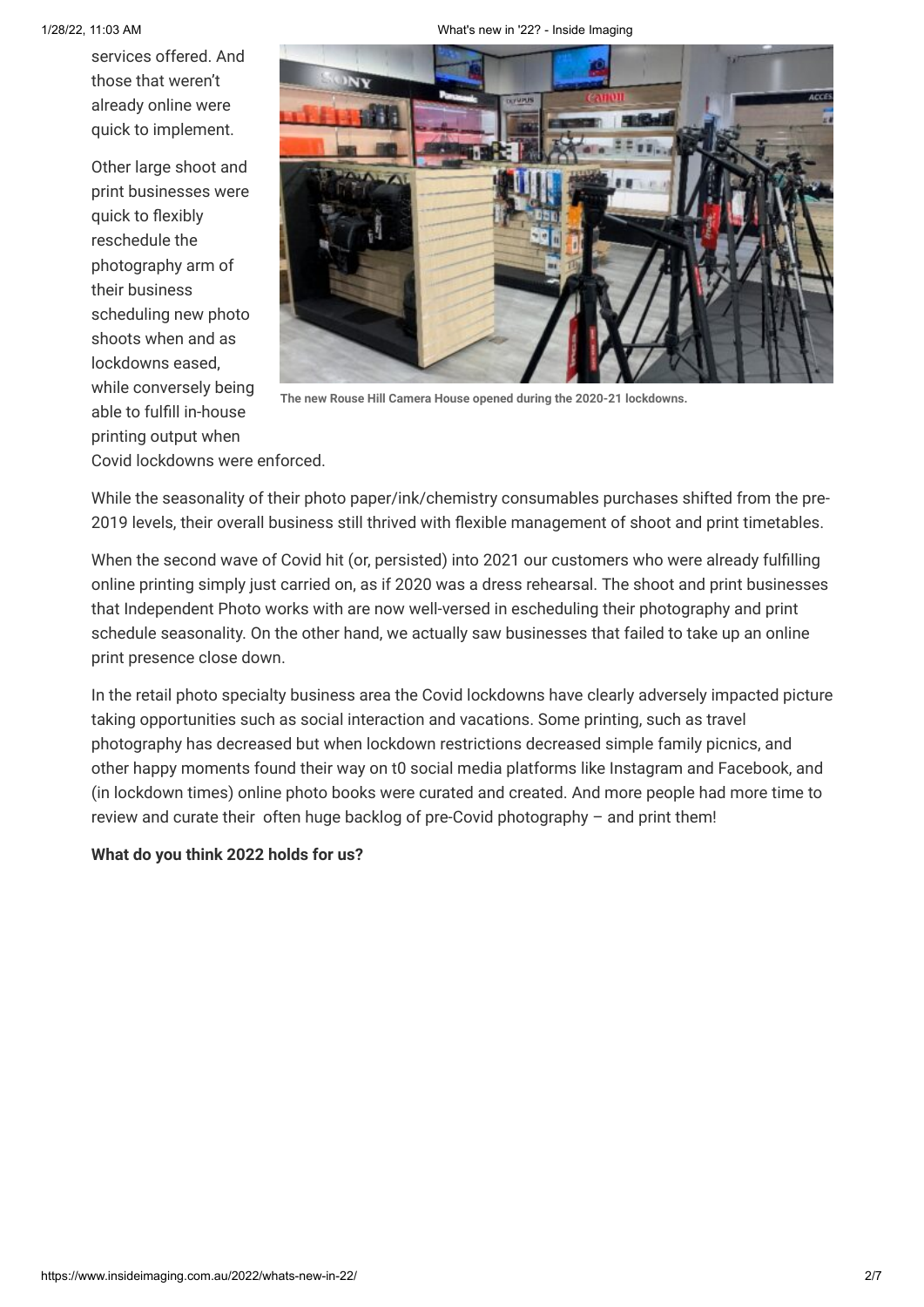Drewry<sup>N</sup>

**Supply Chain Advisors** 

### World Container Index - 20 January 2022



**Shipping costs have soared over the past two years, fuelling inflation. Back in 2020, they were on average just over \$1000. (Source: Drewrys)**

Expectations in early 2021 were bright as we thought the worst was behind us with Covid-19 in 2020, however unfortunately that hope was somewhat dashed, but we now look forward to 2022 eventually showing the type of bounceback we had hoped for in early 2021. The major area to bounce back is school photography and portrait businesses. Many of our customers' regular schedule of shoot, capture and print was interrupted in 2021, but by all accounts we are expecting these areas to return to levels approaching pre-Covid years. Our school photography customers are well prepared and ready.

While Covid-19 is predicted to become endemic, more like an annual flu, it may still restrict traditional social interaction and holiday travel, which may still impact photo specialty printing negatively. The 'new normal' has clearly changed to 'Click and Collect' for photo printing needs and is well and truly embedded in the psyche of photo specialty retailers.

### **What will 'go back to normal' (or thereabouts) and what is more likely to have changed permanently via the impact of the pandemic?**

Online has well and truly become a part of everyone's retail experience across every area of the economy – from food to photo printing, and online and in-store eCommerce platforms are now highly developed and sophisticated enough to handle the shift in markets and consumer demands.

However, the Covid pandemic has created a massive impact on the global supply chain in all areas of the economy and created a range of manufacturing issues. This is evident in bespoke specialist raw materials suppliers and even silicon chip supply. Consumer demand for previously niche product areas such as silver halide film is extremely challenging, and in some cases cannot be met under current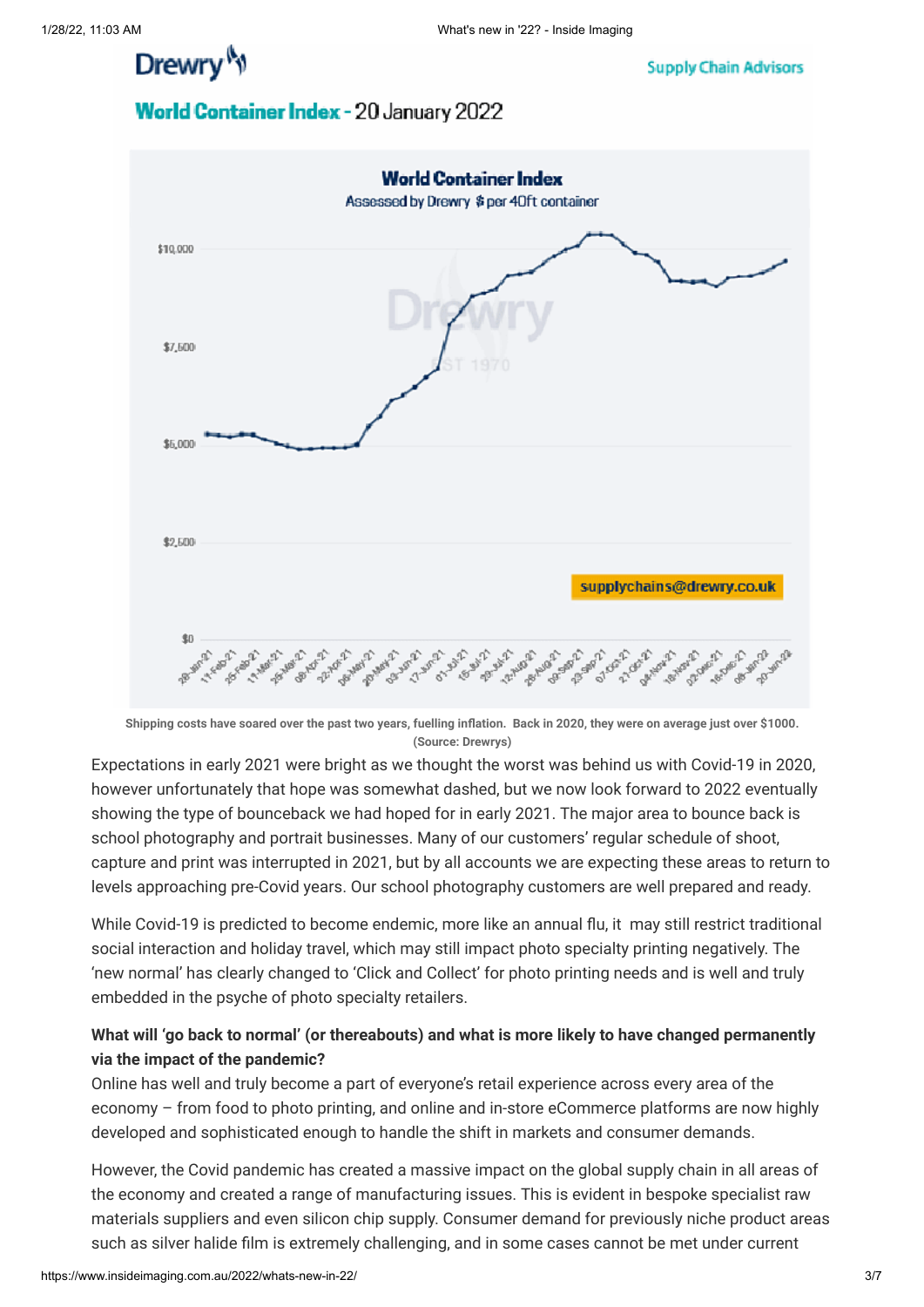circumstances. Supply chain impacts and the consequent uncertainties will inevitably see further price increases.

We expect this to continue for the remainder of 2022 while we work with all our manufacturing suppliers to attempt to meet our customers' demands by supplying more detailed and accurate forecasting and by ensuring we place our consumables supply orders even further in advance. We are now ordering some 6 to 8 months in advance of actual supply dates to overcome the inconsistencies of the global supply chain!



At Independent Photographic Supplies (iPhoto) we see the resilience of human spirit overcoming the trials and tribulations of the global pandemic.

## **Be First to Comment**

## **Leave a Reply**

Your email address will not be published. Required fields are marked \*

Comment

#### Name\*

Jane Doe

#### Email\*

name@email.com

Website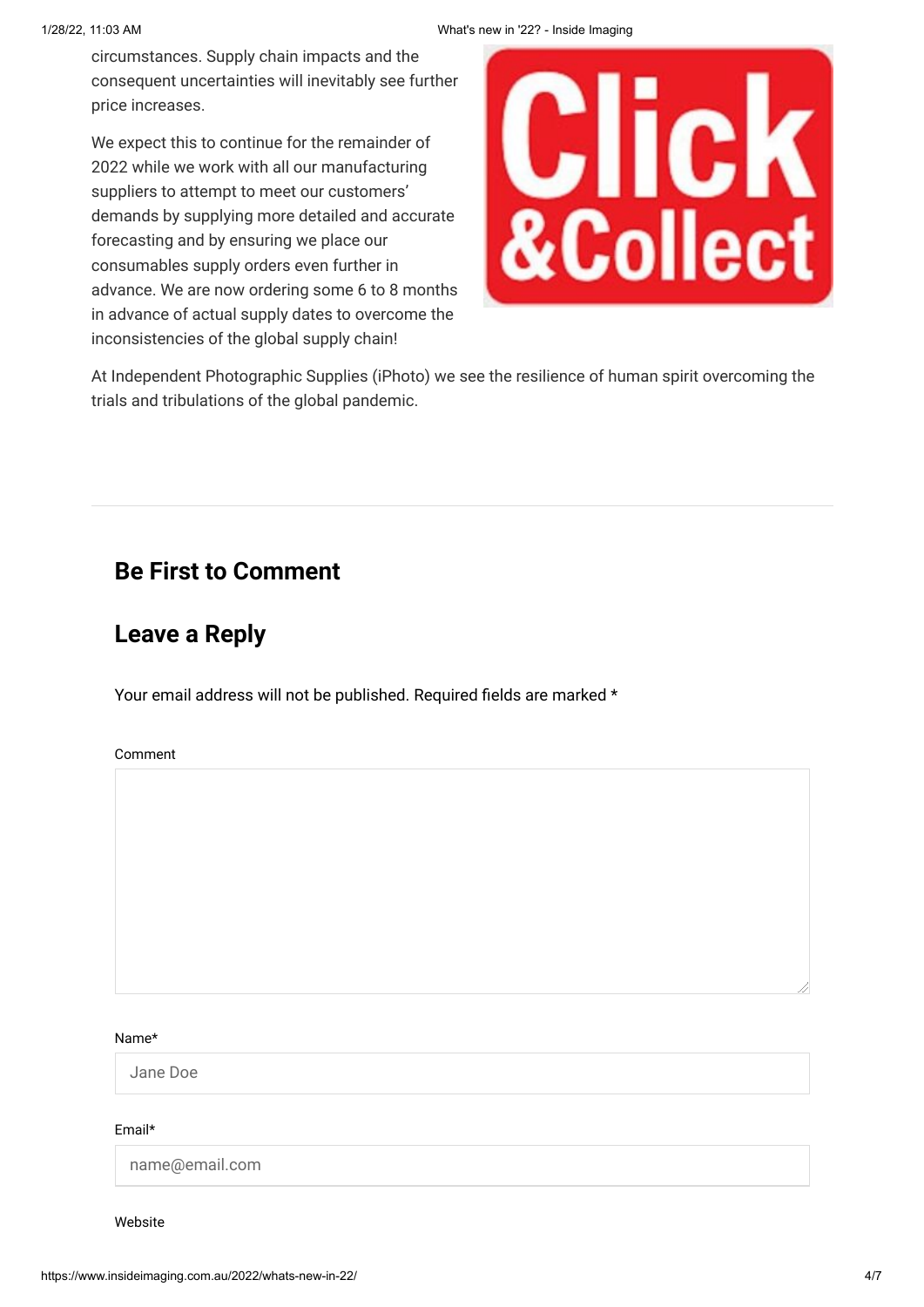http://google.com

 $\Box$  Sign me up for the newsletter!

**Post Comment**

[This site uses Akismet to reduce spam. Learn how your comment data is](https://akismet.com/privacy/) processed.

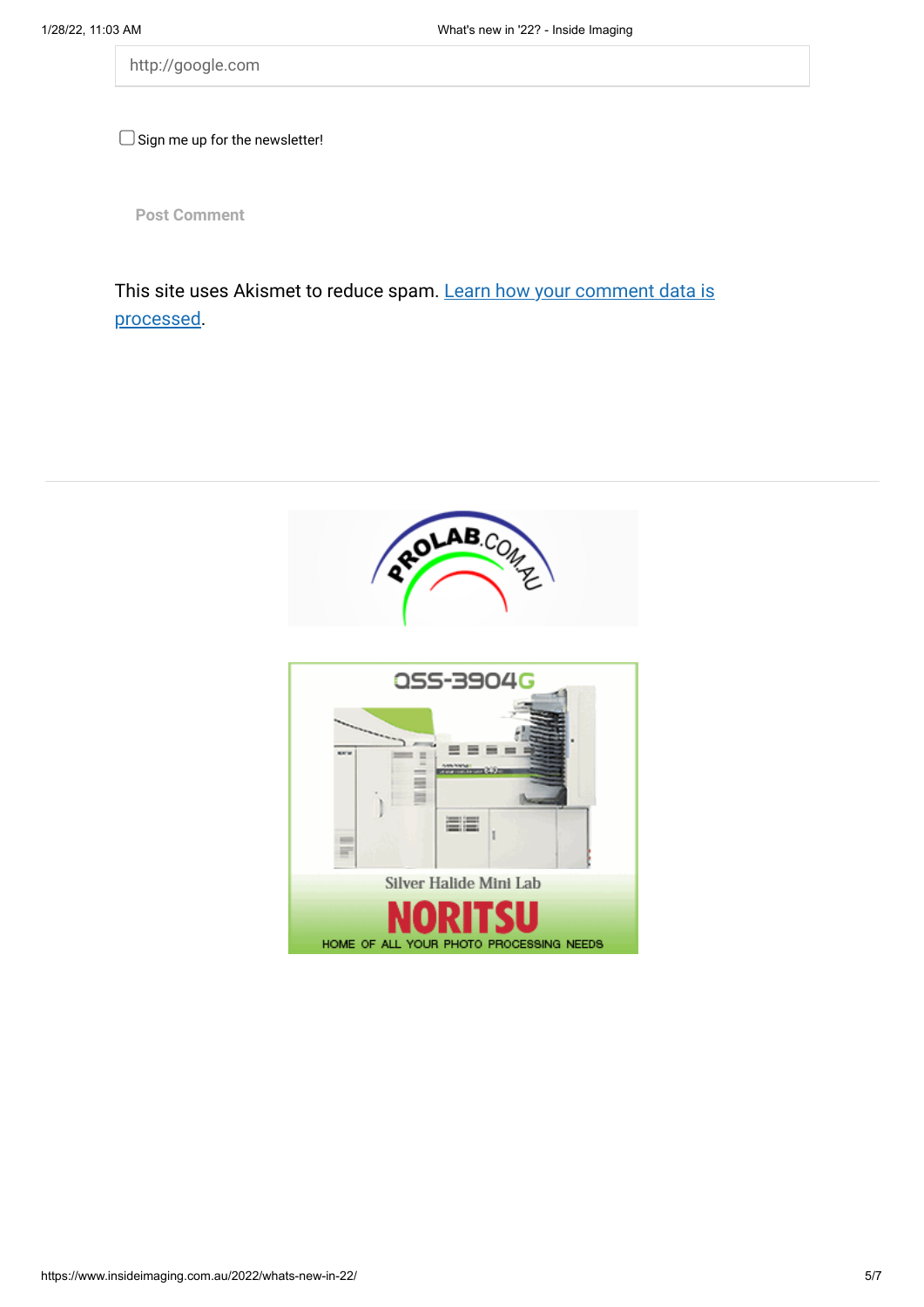



### RECENT COMMENTS

[Dan Cantero](https://dancanteroheadshots.com.au/) on [Reviews trash Snappr!](https://www.insideimaging.com.au/2021/reviews-trash-snappr/#comment-643997) [Will Shipton](https://www.insideimaging.com.au/) on [Women Photographers unite for climate crisis](https://www.insideimaging.com.au/2022/women-photographers-unite-for-climate-crisis/#comment-643995) Pamela Thomas on [Women Photographers unite for climate crisis](https://www.insideimaging.com.au/2022/women-photographers-unite-for-climate-crisis/#comment-643984) Caroline on [Getty Images goes public… again](https://www.insideimaging.com.au/2021/getty-images-goes-public-again/#comment-643982) Graham Cassidy on [Family feud over deceased photographer's estate](https://www.insideimaging.com.au/2022/family-feud-over-deceased-photographers-estate/#comment-643927)

### POLLS

### **Do you think professional quality silver halide photo printing is superior to professional quality inkjet printing?**

Silver is best (42% Votes)

*Inkjet is best (30% Votes)*

It's the image, not the printing tech (28% Votes)

[Polls Archive](https://www.insideimaging.com.au/pollsarchive/)